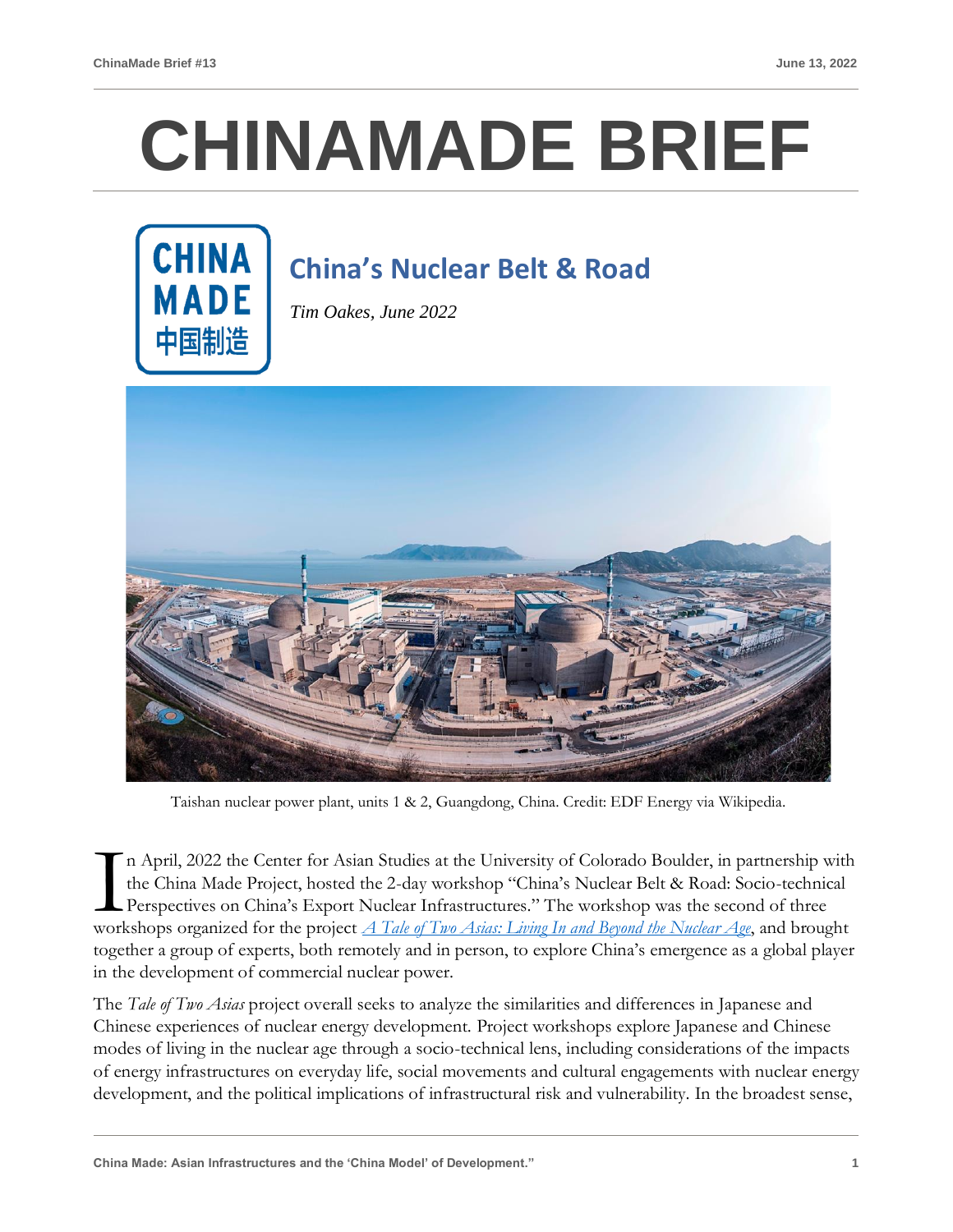the project asks: What are the socio-technical dimensions of efforts to both survive in and move beyond the nuclear age in Asia? What do we learn from paying particular attention to the Japanese and Chinese contexts of these efforts?

In March 2021, we hosted (remotely) "A Decade of Fukushima: socio-technical perspectives on surviving the nuclear age in Japan." This first workshop in the project featured an international gathering of 10 scholars, with 5 papers presented. Workshop papers and discussion comments can be found on the [project website.](https://www.colorado.edu/cas/research-academics/cas-initiatives/tale-two-asias-living-and-beyond-nuclear-age) Our discussions focused on the case of Japan which experienced a decade ago the triple disaster earthquake, tsunami, and nuclear reactor meltdown in the northern Tohoku region. Presentations explored socio-technical perspectives on how people in Japan have lived with the aftermath of the March 11, 2011 events. Our approach for the workshop was meant to recognize that nuclear power enrolls people, as individuals and as social collectivities, into a particular and peculiar set of relationships with technology. Those relationships blur the boundaries between science and society, and between technology and culture, in unique and compelling ways. The workshop focused on questions such as: How do people – in their everyday lives – understand and practice their relationship to radiation? How do they calculate different kinds of risk? How do they come to be involved in the measurement of radiation and the science of predicting health-related effects of radiation? But probably the most important insight to emerge from the workshop was to recognize the crisis of expertise and the uncertainty of knowledge about nuclear risk, radiation exposure, and sociotechnical relationships more generally.

Three years after the Fukushima disaster, China's President Xi Jinping announced his signature foreign policy initiative: the 'Belt & Road' (一带一路). Designed in large part to address China's chronic oversupply of domestic infrastructural construction capacity, much of the BRI focuses on developing energy infrastructure connectivities across Asia and beyond, with nuclear power being a significant part of



this infrastructure development. With 47 existing reactors which already account for 1/5 of global nuclear power generating capacity, China proposes to build at least 30 new reactors across Asia, as part of the BRI, by 2030. This in addition to the 43 new reactors already planned for construction *within* China. In contrast to Japan, then, China's future reliance on nuclear power seems guaranteed. Indeed, China increasingly presents itself as a model of how to live in the nuclear age, while in Japan there has been much greater emphasis on living *beyond* the nuclear age.

The project's second workshop, on China's Nuclear Belt & Road, explored the prospects for, and possible consequences of, China's efforts to position itself, and Asia more broadly, as the global leader in nuclear power production. We asked: What have been the social, economic, cultural, and/or political effects and implications of China's nuclear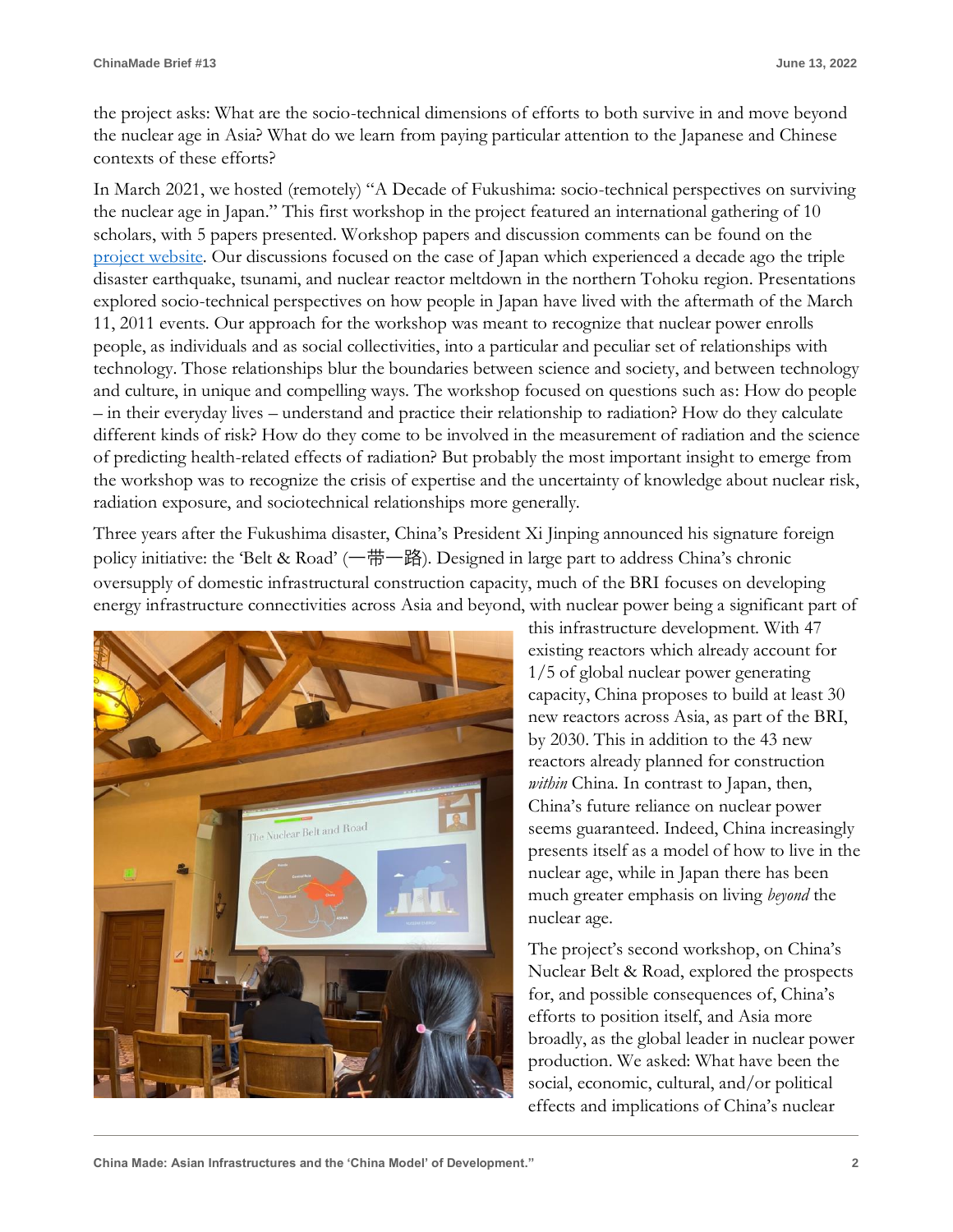energy infrastructure development both within China and in other Asian countries where China is currently investing in nuclear energy development projects? In our discussions, several key themes and topics emerged.

The **first** of these focused on the role of *international institutions and standards* as a central part of any analysis of China's nuclear export ambitions. One line of argument here focused on the idea that many BRI countries are not ready for nuclear energy development, but China seems willing and ready to provide it anyway. Many of these countries are weak states with poor institutional capacity, poor safety and security records, and an inability to store radioactive waste. Some participants argued that these countries will depend on China for these things, but that China will have minimal incentive to provide the kind of oversight and follow-through that will be in the best interests of the host state. The experience of Pakistan as an early recipient of Chinese nuclear technology and the subsequent transfer of this technology from Pakistan to North Korea is one data point here. Going forward, can China provide needed leadership among weaker states? Is Beijing interested in doing this?

But another line of argument present in our discussions emphasized that it is not really up to the host country or to China alone, and that nuclear energy is multilaterally regulated by norms, standards, and international agencies such as the International Atomic Energy Agency (IAEA). China is just as beholden to these norms and standards as anyone, and they're quite robust. Indeed, many argued that China is not interested in contesting the international regime on this front; its nuclear program's legitimacy depends on the viability of international nuclear energy regulation. This school also suggests that China will follow international regulatory norms and standards, and does not seek to operate outside of these (indeed, it is impossible to do so).

A general consensus among the presentations was that China *is* adhering to international standards and

norms; IAEA protocols are followed; and China really has no choice but to follow them if it wants to develop nuclear energy infrastructures for export. There was a general sense that China does not take a leadership position in the international arena of norms and standards, and there is uncertainty whether China will become a leader in this arena if it becomes the dominant market player. Most presenters were not overly concerned that China's involvement in nuclear energy development came at the risk of greater weapons proliferation or nuclear technologies falling into the 'wrong hands.' But there are many out there who remain very concerned about this issue.

*What does it mean to export nuclear power? What gets exported? Cooperation agreements? Joint-ventures? Expertise? Capital? Hardware construction? A nuclear power plant is already the outcome of many multinational agreements, connections and collaborations..*

A **second** theme revolved around the question of just what kind of *infrastructure* is nuclear power? Building a nuclear power plant is a vastly different and more complicated undertaking than building a highway, or a pipeline, or even a high-speed rail. This is in part because of the complexity of the technology itself, and because of the dominant role of international institutions like the IAEA in the process. And nuclear power plants are typically multinational assemblages of parts, expertise, and systems sourced from many different places and sectors. The *uniqueness* of nuclear power was an issue that often came up discussion, and we were reminded of Gabrielle Hecht's argument about 'nuclear exceptionalism' (in her 2012 book *Being Nuclear*). Hecht does not raise the question of China as a nuclear player in her